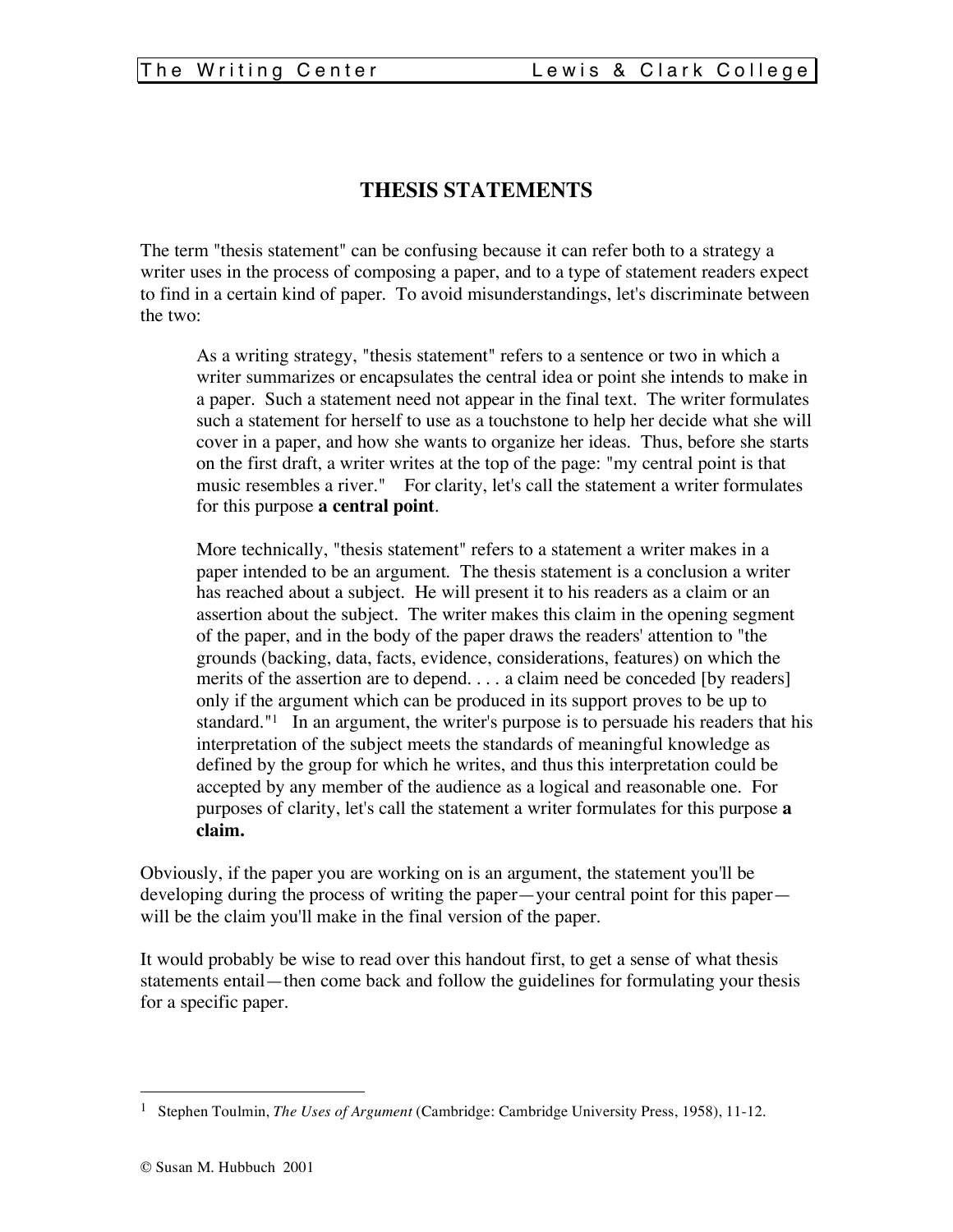## **SOME THINGS TO KEEP IN MIND. . .**

While only certain kinds of papers you will write fall into the category of arguments and thus require you to make a claim in the introduction, thesis statements in the sense of claims and in the broader sense of central points derive from similar premises:

- Whatever type of paper your instructor asks you to write, he or she assumes that you will be writing about the sense that YOU have made of the subject. In this very important sense your "opinion" lies at the heart of every paper you write. But "point of view" is probably a better term than "opinion," since "opinion" generally connotes some gut-level reaction or unexamined "feeling" or "belief" about a subject. Your instructor assumes that your view is an informed and reasonable one. He or she assumes that you've examined whatever material is available, that you've given it careful, conscious thought, that you can (and will) explain and elaborate on your point of view in the body of your paper. Moreover, your instructor assumes that you'll be following whatever guidelines he/she has laid out in the assignment when you formulate your main point or claim for a paper, and that you'll approach the subject in ways consistent with the methods you've been learning in class. SO. . . the central point or claim is yours, the line of thinking that gives the paper shape and direction is yours, but the point of view you take is guided by ways of seeing and knowing that you are learning about in the course for which you are writing.
- Your instructor also assumes that your paper, regardless of the specific shape it takes, will be unified and coherent. That is, that your paper will focus on one specific point or idea, and that you will explicitly show how all the "pieces" of your idea fit together into an organic whole.
- A thesis statement, whether a central point or a claim, is different from a statement of purpose. A statement of purpose simply outlines a procedure ("In this paper I will first look at X, then I will do  $Y_{\cdot}$ ...") or outlines an approach ("I will consider whether or not Vietnam should be called a war"). In contrast, a thesis statement summarizes the results of following such procedures or approaches.

A **statement of purpose** is a statement of what you intend **to do**.

A **thesis statement** embodies what you have **to say** about a topic.

## **FORMULATING A CENTRAL POINT OR CLAIM**

This section gives you some guidelines for formulating a point or claim. Before we get into particulars, here are some specifics about thesis statements you should keep in mind as you are developing a thesis statement:

Thesis statements can be scary because they require you to get off the fence. No more weaseling and waffling. You have to take a stance. Don't let taking a stance intimidate you. A thesis statement is not a moral stand (unless you choose for it to be one). You are not committing yourself to this position for the rest of your life. When you are developing your thesis statement, think of yourself as saying, "After reviewing the information I have, and having given it some careful thought, here's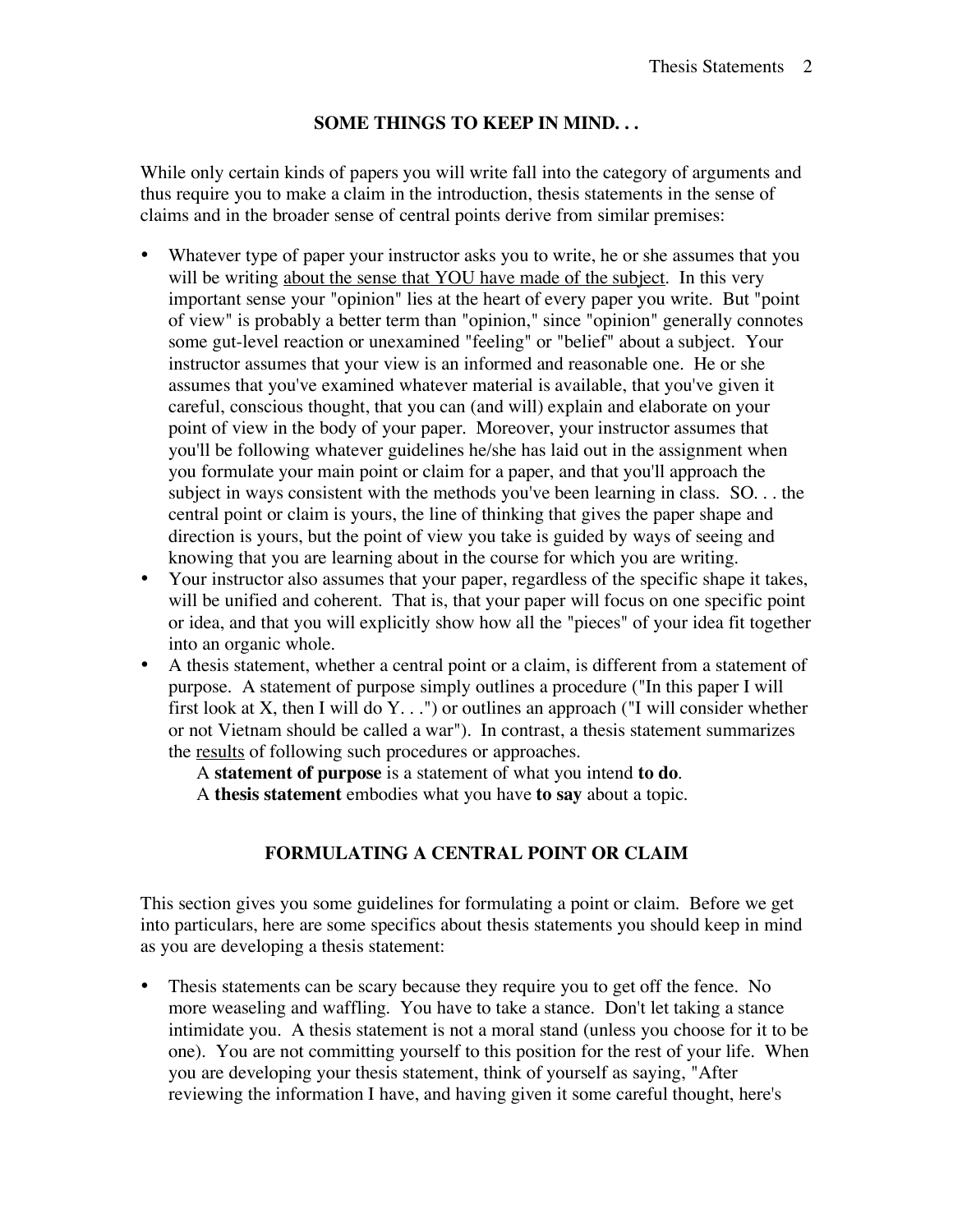one way I see this topic right now. It seems to me to be a reasonable thing to say about the topic, but I could change my mind tomorrow."

- Remember that a claim or central point is, by definition, a generalization or summary. It cannot contain all the particulars you'll bring up in the body of your paper. But as a generalization it must fit your paper the way a tailored suit fits you. It should not generalize beyond the particulars you intend to cover in the body of your paper; at the same time it must be broad enough to include all the main points or ideas you intend to raise.
- In formulating this generalization, you must keep in mind the projected length of your finished paper. Papers that are made up of nothing more than general statements about a subject usually don't win favor with professors. So you'll want to develop a thesis statement that assures you that, in the body of the paper, you will be talking about your subject in some depth and detail. The shorter the paper, the greater the need to "narrow" your focus. As you are formulating your point or claim, think of yourself as looking for an angle, a perspective on the subject that allows you to talk about that aspect of the subject that interests you most and that will produce a paper that has some "meat" to it. It might be wise, then, to work from the bottom up. Make notes to yourself about specific points you want to include in the body of the paper, particulars you want to discuss. Then ask yourself: What do I want to say about these particulars? What do they add up to? What do these particulars mean?

Keeping the above basic guidelines in mind, here are some strategies you can use to formulate a central point or claim.

First of all, aim for one sentence. Attempting to express your claim or central point in one sentence forces you to get right to the heart of the matter, to really nail down your point.

Begin by stating your general topic in a word or phrase that will act as the subject of your sentence. Zero in on that aspect of the topic on which you are focusing:

Latin American **countries**. . .

**Debt** in Latin American countries. . .

The **burden** of debt in Latin American countries. . .

The **burden** of debt in **Peru**. . .

Once you have your focus, finish the main clause of the sentence by spelling out what you want to say about this specific topic. Choose your words carefully, aiming at precision.

The burden of debt in Peru **is detrimental** to its economy.

The burden of debt in Peru i**s fueling inflation and raising the prices of its exports.**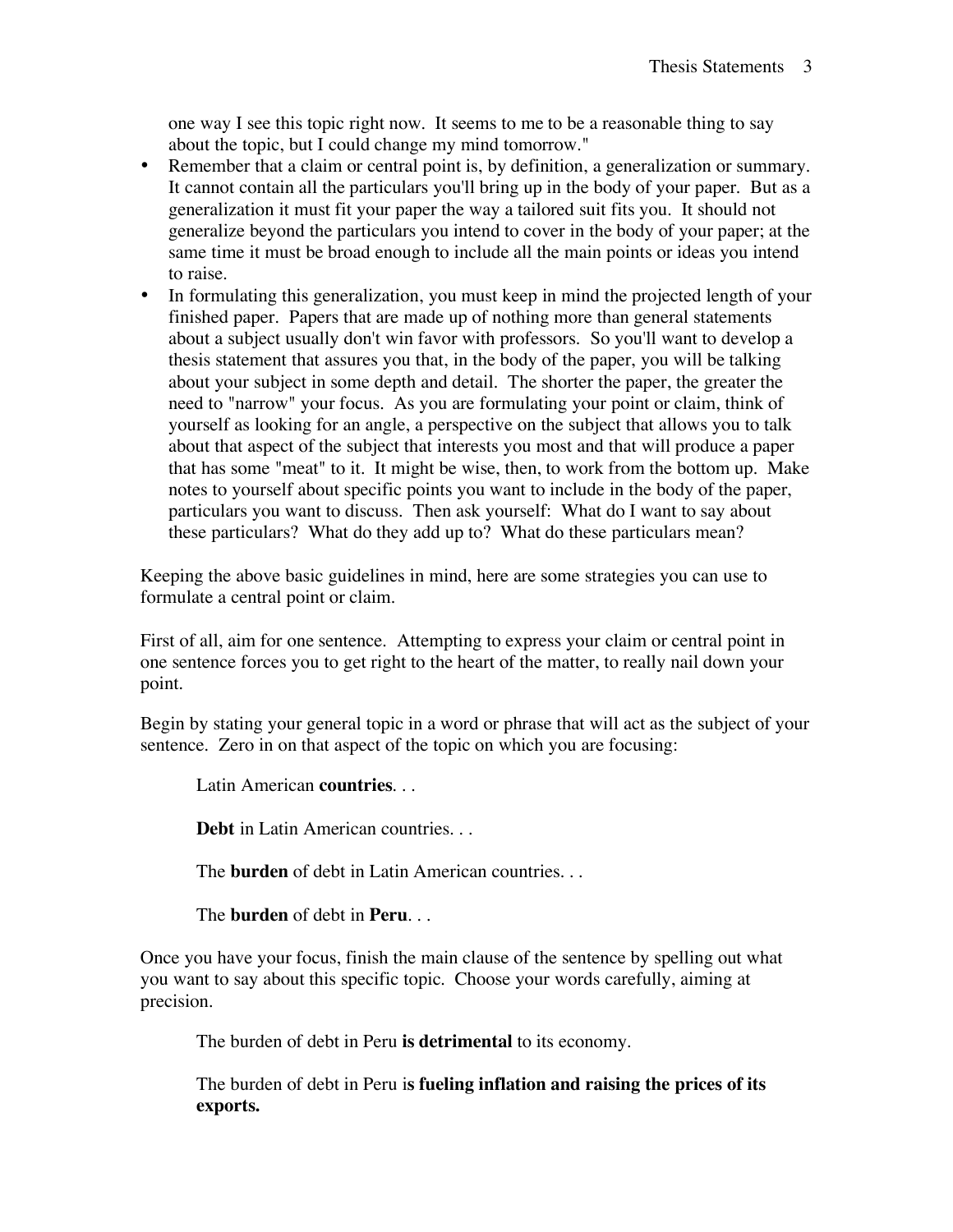In addition to choosing the wording of the main clause carefully, you can narrow your focus by expressing the parameters of your generalization with qualifying words, phrases and clauses. In the following examples, notice how the ideas in italics restrict the generalization in the main clause.

*In Sonnets 10 and 14* Harold Hines points up the tension between desire and duty *through the contrasting images of the openness of gardens and the confines of dark interiors.*

*Although there are major differences in the social contracts of Hobbes and Rousseau,* both require the consent of the governed.

*If China continues to foster capitalistic enterprises and if the United States gives it favored-nation status,* it will become a major player in the world economy *within the next twenty years.*

I would group the paintings of John Smith with those of the Impressionists *because of his palette, his brushwork, and his interest in the effects of light. According to recent research,* the bacterium *F. stantis* is most toxic *when water temperatures exceed 85o F and there is little or no movement in the body of water in which it lives.*

## **SOME FINAL SUGGESTIONS**

- Formulating your central point or claim is perhaps the most intellectually demanding part of the writing process because, in doing so, you are discovering what you really think. Give yourself sufficient time to spend on this stage of the process.
- It may well take a number of attempts before you have a thesis statement that is "right." Rather than trying to formulate it correctly the first time, try actually writing the statement out. Make an initial stab. Consider what is "right" and "wrong" about the statement you wrote. Move down the page/screen, and try again. Learning from each attempt, go through the process as often as you need to.
- As you go through the process of drafting your thesis statement, read over each statement and ask yourself:
	- do I feel comfortable saying this?
	- is this REALLY what I think?
	- is this really the MAIN point I want to make?

Make changes based on your responses.

• It's easier to write a first draft of your paper if you have formulated a thesis statement before you begin the draft. But it is also very possible that after you have written a first draft you discover a thesis statement that is more accurate than one you began with. No problem. Simply change your thesis statement to match what you find